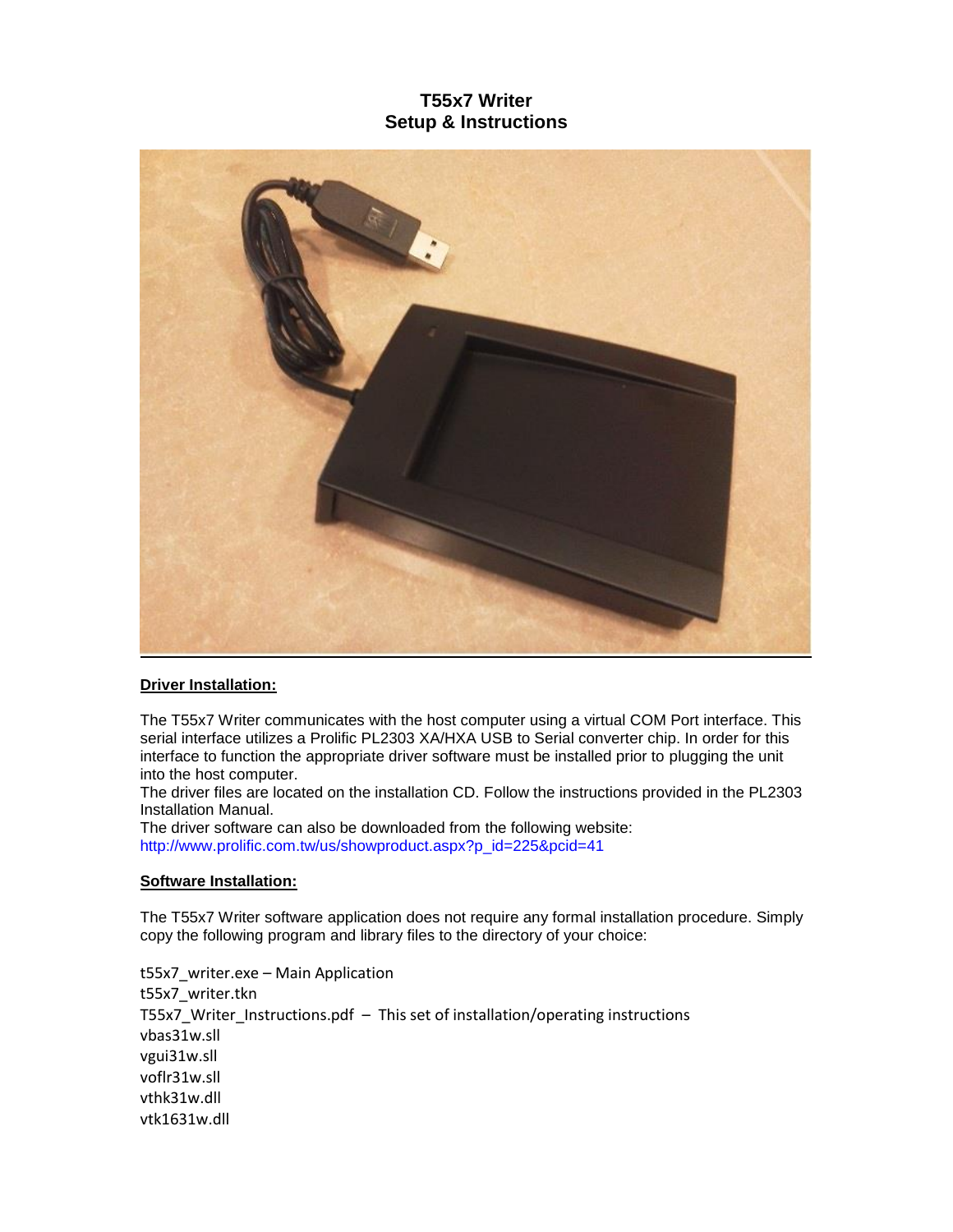vtk3231w.dll vvm31w.dll vvmt31w.dll

## **Hardware Installation:**

After the software driver has been successfully installed, the T55x7 Writer unit can be plugged into an available USB port on the host PC. The "Red" LED on the top of the unit will be lit to signify that power has been applied. The unit should now show up in the Windows Devices list as "Prolific USB-to-Serial Comm Port ". The COM Port number that has been assigned by Windows will be required in the section to open up the appropriate serial communication path between Windows and the T55x7 Writer unit.

#### **T55x7 Writer Startup:**

To start the software application, simply run the "t55x7\_writer.exe" file. A program window similar to the one shown below should be visible.

| ۰<br>T55X7 Card Code Generator / Writer     | $\mathbf{x}$<br>▣<br>$\Box$          |
|---------------------------------------------|--------------------------------------|
| File Port Help                              |                                      |
| Card Format / Data                          | T55x7 Registers                      |
| 26-bit Indala                               | Blk0                                 |
| 26-bit H10301                               | Blk 1                                |
| 34-bit H10306                               | Blk 3                                |
| 35-bit Corporate 1000                       | Blk 2                                |
| 36-bit (Keyscan)                            | Blk 5                                |
| 37-bit H10304 (w/Fac)                       | Blk 4                                |
| 37-bit H10302 (no Fac)                      | Blk 7                                |
| 40-bit EM410x                               | Blk 6                                |
|                                             | Use Password<br>Password             |
| Card Number                                 | Write 1-6                            |
| Fac Code                                    | Write 0                              |
| $(0 - 65535)$                               | Write 7                              |
| $(0-255)$                                   | Connect                              |
| Incr FC<br>Calculate<br>Hex Code<br>Incr CN | Write All<br>Disconnect<br>Port=COMx |

Figure 1. T55x7 Writer Main Window

To establish communications between the T55x7 Writer and the PC, the correct serial COM port must be selected and enabled as follows:

- 1. Click the "Port" menu option.
- 2. Select the appropriate COM port that Windows has assigned to the unit. The selected COM port should now be displayed on the lower right side of the main program window.
- 3. Press the "Connect" button. The unit should emit a beep and the LED should go "Green" if properly connected.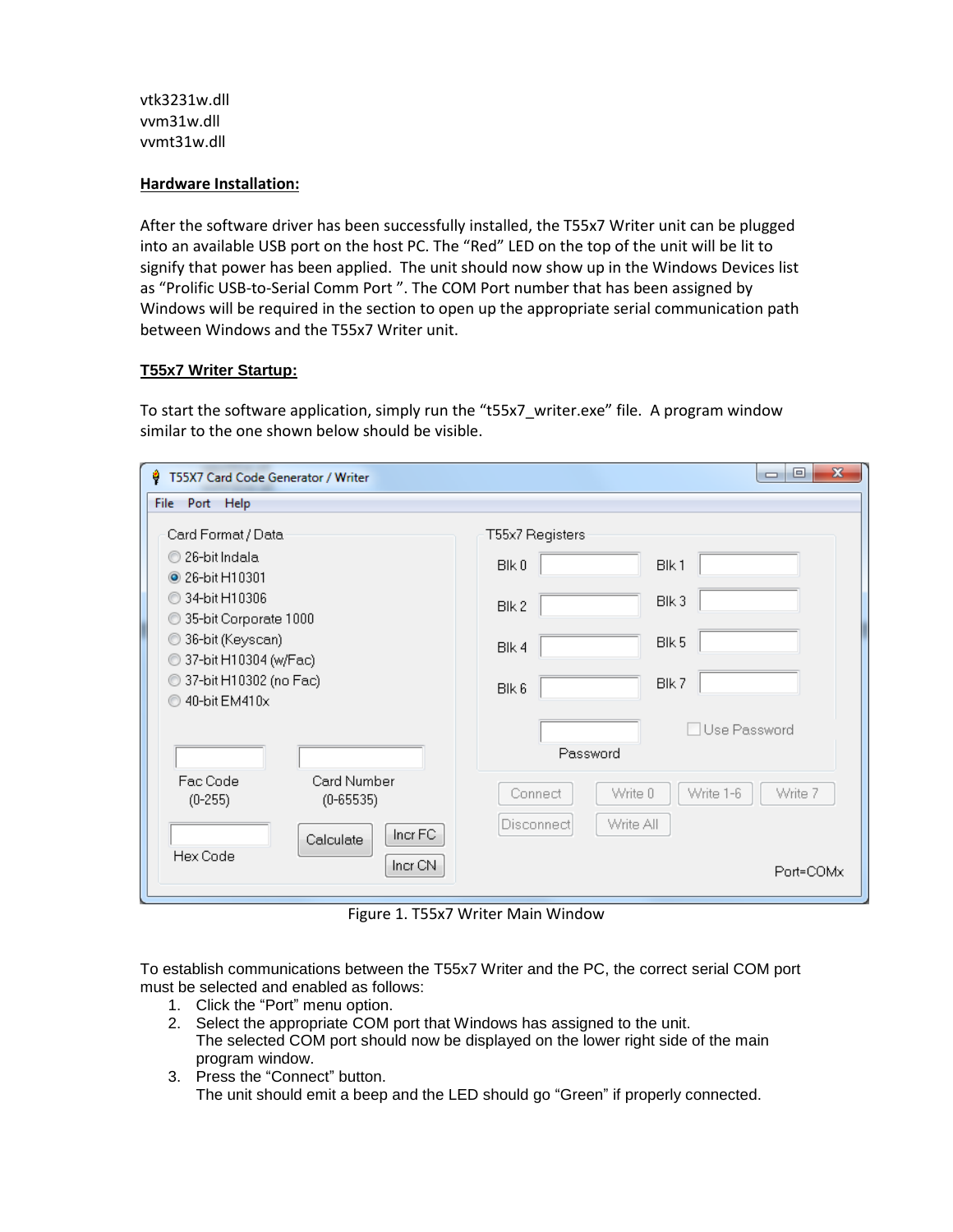# **Functional Overview:**

The T55x7 writer has been designed to program Temic and Atmel versions of the popular T55x7 / ATA55x7 RFID Identification transponder chips used in numerous 125Khz access cards. These chips are capable of emulating most of the 125Khz proximity card products that are currently being used throughout the world today.

These cards employ a series of hardware registers that must be correctly programmed in order for the transponder to operate with the proper modulation and data encoding schemes that make each vendors credential products unique.

This software application is used to simplify the card programming process by allowing the user to enter the appropriate card parameters (e.g. card format, facility code, and card number) and then have the software automatically calculate the appropriate register values that are required to make the card function as desired.

The eight 55x7 registers can also be directly specified by the user (if desired) to allow new or unsupported card formats to be programmed.

## **Card Code Calculation:**

Before a card can be written/programmed, the correct 55x7 register values must first be calculated using the following procedure:

- 1. Select the preferred card format using one of the "Radio" style buttons.
- 2. Enter a valid facility code for the selected format.
- 3. Enter a valid card number for the selected format.
- 4. Press the "Calculate" button to calculate the correct register settings for the data that was entered

NOTE: If the selected format is "HID" or "Keyscan" then the Manchester encoded raw hex code for the card will also be generated and displayed.

Two additional buttons are also provided if the user desires to increment either the facility code or the card number. Pressing either of these buttons will cause the selected value to be incremented and the 55x7 register values to be automatically re-calculated for the new value.

As stated earlier, the user always has the option of modifying the 55x7 registers directly. The data values shown in the register blocks are what is used to program the credential regardless of whether they were calculated by the software or directly modified by the user.

#### **Credential Programming:**

There are several options available for programming a credential. These options affect which registers are to be programmed and are selected by using one of the four "Write" buttons whose functions are described below:

**Write 0** – This button causes only Block 0 of the 55x7 to be programmed. This can be used when you want to change the operating parameters of the credential without modifying the data that is transmitted.

**Write 1-6** – This button causes Blocks 1 through 6 to be programmed. This can be used when you want to change the data on a card that has already been programmed but you do not want to modify its modulation or data encoding parameters or its Block 7 password value (if used).

**Write 7** – This button causes Block 7 to be programmed. This can be used if you are trying to setup a new password or modifying an existing password and you don't want to modify any other operating parameters or credential data.

**Write All –** This button causes all eight 55x7 registers to be programmed. This option would normally be used when programming a new or uninitialized credential. DO NOT use this option when programming a credential that already has the password feature enabled or the password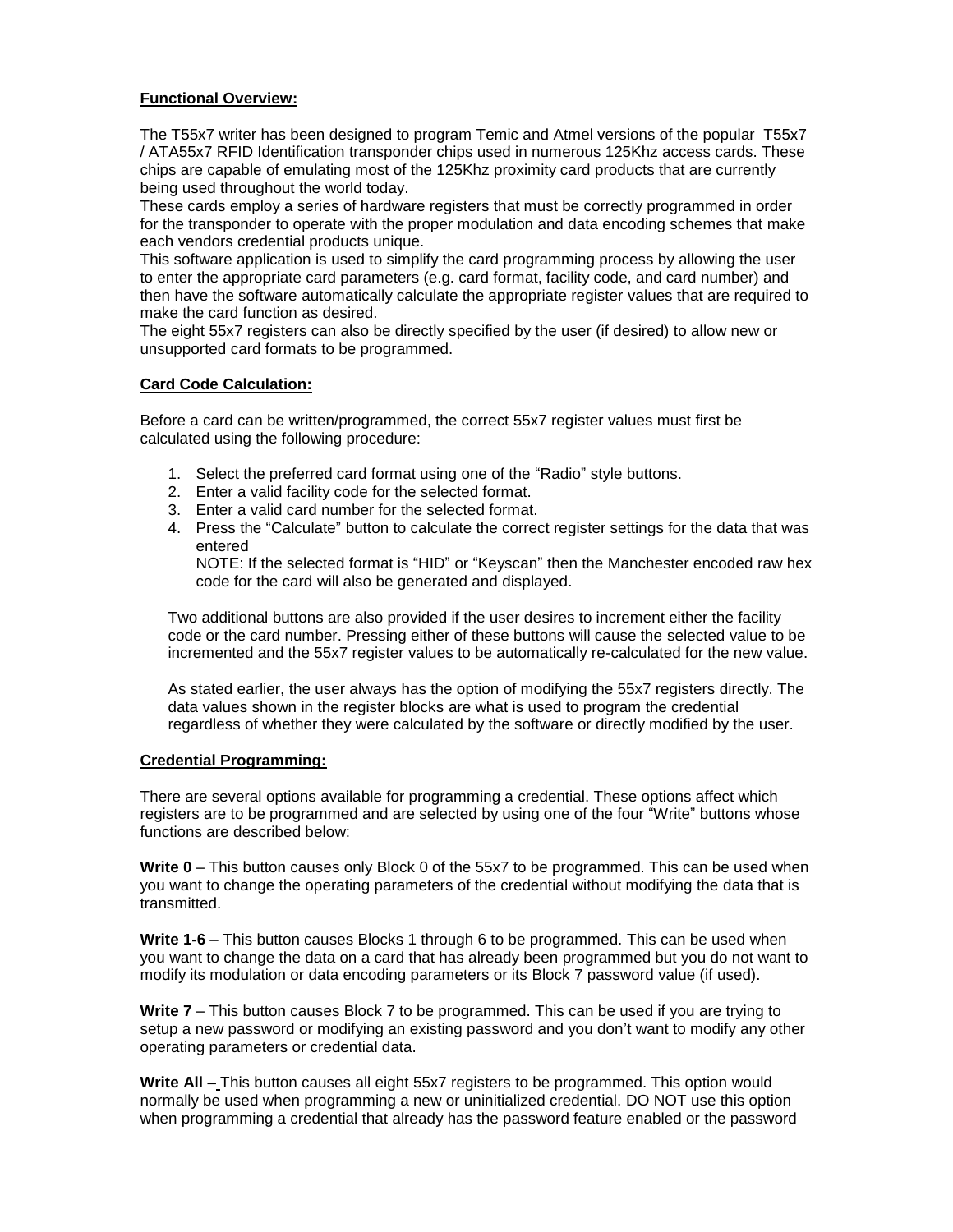value could potentially be overwritten.

To program a credential, place the card or fob on top of the programmer and press one or more of the buttons defined above. The unit will generate the proper On/Off Key (OOK) Modulation sequence to program the device. The unit will beep to signify that the programming sequence has completed. The credential can then be removed.

*Note: Caution should be exercised when programming Block 0 or Block 7 (when password protection is being used). Writing invalid or incorrect data could potentially render the credential inoperative.*

#### **Password Protection:**

If the password protection feature of a credential has been previously enabled (via Block 0) , then the credential can only be modified if the correct 32-bit password value has been entered in the "Password" data field and the "Use Password" checkbox has been selected. The password feature is typically only used when trying to modify credentials which have already been programmed by an outside vendor. (e.g. HID blank/uninitialized cards/fobs).

If there are any questions or concerns, please contact Carl at [info@proxclone.com](mailto:info@proxclone.com)